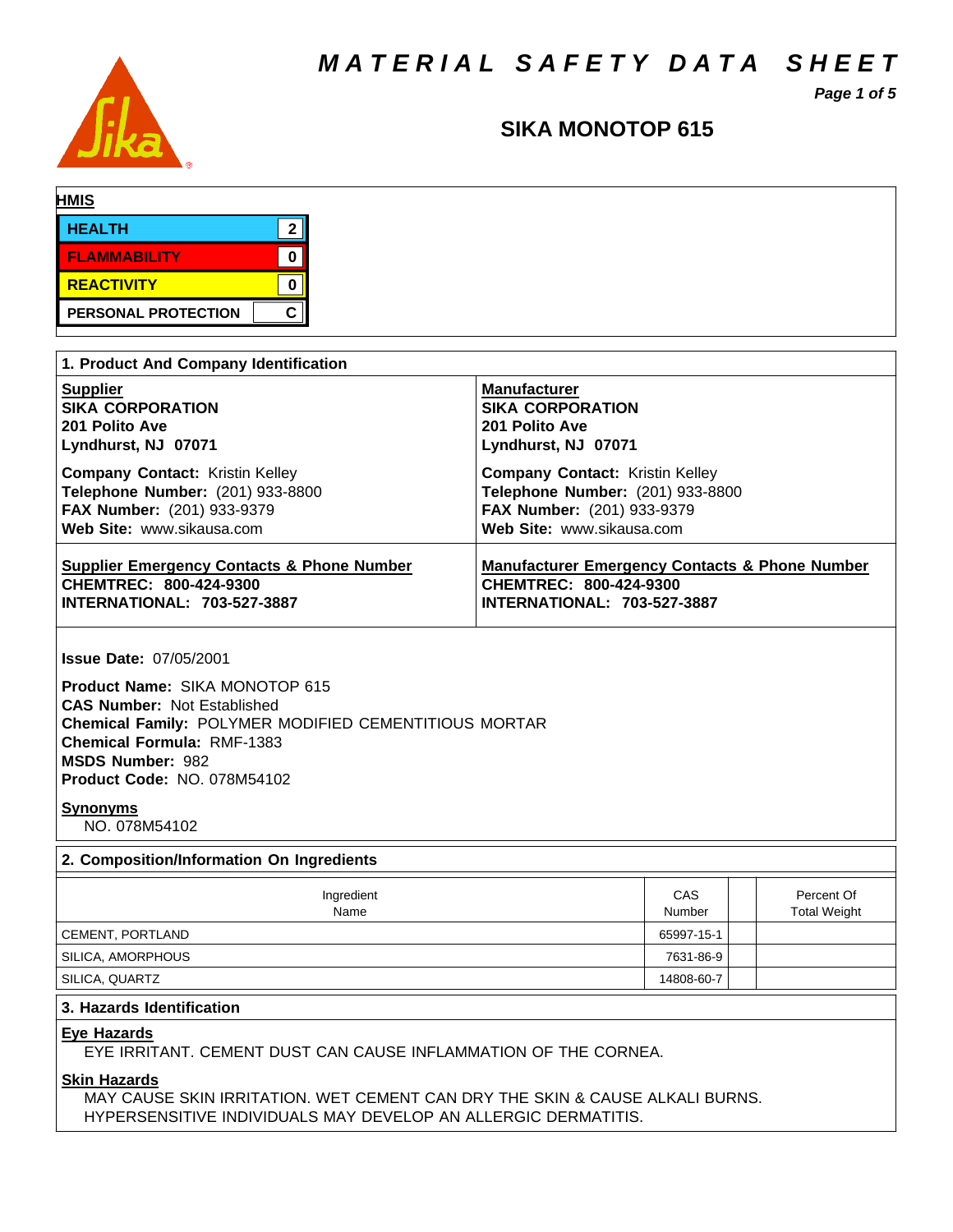# **SIKA MONOTOP 615**

## **3. Hazards Identification - Continued**

### **Ingestion Hazards**

MAY CAUSE EFFECTS TO THE GI TRACT, USUALLY RESULTING FROM INGESTION OF THE MATERIALS, SUCH AS IRRITATION, NAUSEA, GI DISORDERS, ULCERATION, DIARRHEA OR CONSTIPATION.

### **Inhalation Hazards**

MAY CAUSE RESPIRATORY TRACT IRRITATION. CEMENT DUST CAN CAUSE INFLAMMATION OF THE LINING TISSUE OF THE INTERIOR OF THE NOSE.

### **4. First Aid Measures**

### **Eye**

RINSE EYES THOROUGHLY WITH WATER FOR AT LEAST 15 MINUTES. CONSULT PHYSICIAN.

### **Skin**

WASH SKIN THOROUGHLY WITH SOAP AND WATER. REMOVE CONTAMINATED CLOTHING. IF SYMPTOMS PERSIST CONSULT PHYSICIAN.

### **Ingestion**

DILUTE WITH WATER. CONSULT PHYSICIAN.

### **Inhalation**

REMOVE TO FRESH AIR. IF BREATHING HAS STOPPED, INSTITUTE ARTIFICIAL RESPIRATION. CONSULT WITH PHYSICIAN.

### **5. Fire Fighting Measures**

**Flash Point:** >200 °F **Autoignition Point:** N/AV °F **Flammability Class:** NCMB **Lower Explosive Limit:** N/AV **Upper Explosive Limit:** N/AV

### **Fire And Explosion Hazards**

NONE KNOWN

### **Extinguishing Media**

In case of fire, use water spray (fog) foam, dry chemical, or CO2.

### **Fire Fighting Instructions**

Firefighters should wear self-contained breathing apparatus and full protective gear.

### **6. Accidental Release Measures**

SCOOP OR VACUUM UP AND PLACE INTO CLOSABLE CONTAINERS FOR LATER DISPOSAL.

### **7. Handling And Storage**

### **Handling And Storage Precautions**

STORE IN COOL DRY AREA.

## **Work/Hygienic Practices**

Wash thoroughly with soap and water after handling.

### **8. Exposure Controls/Personal Protection**

## **Engineering Controls**

Use with adequate general and local exhaust ventilation.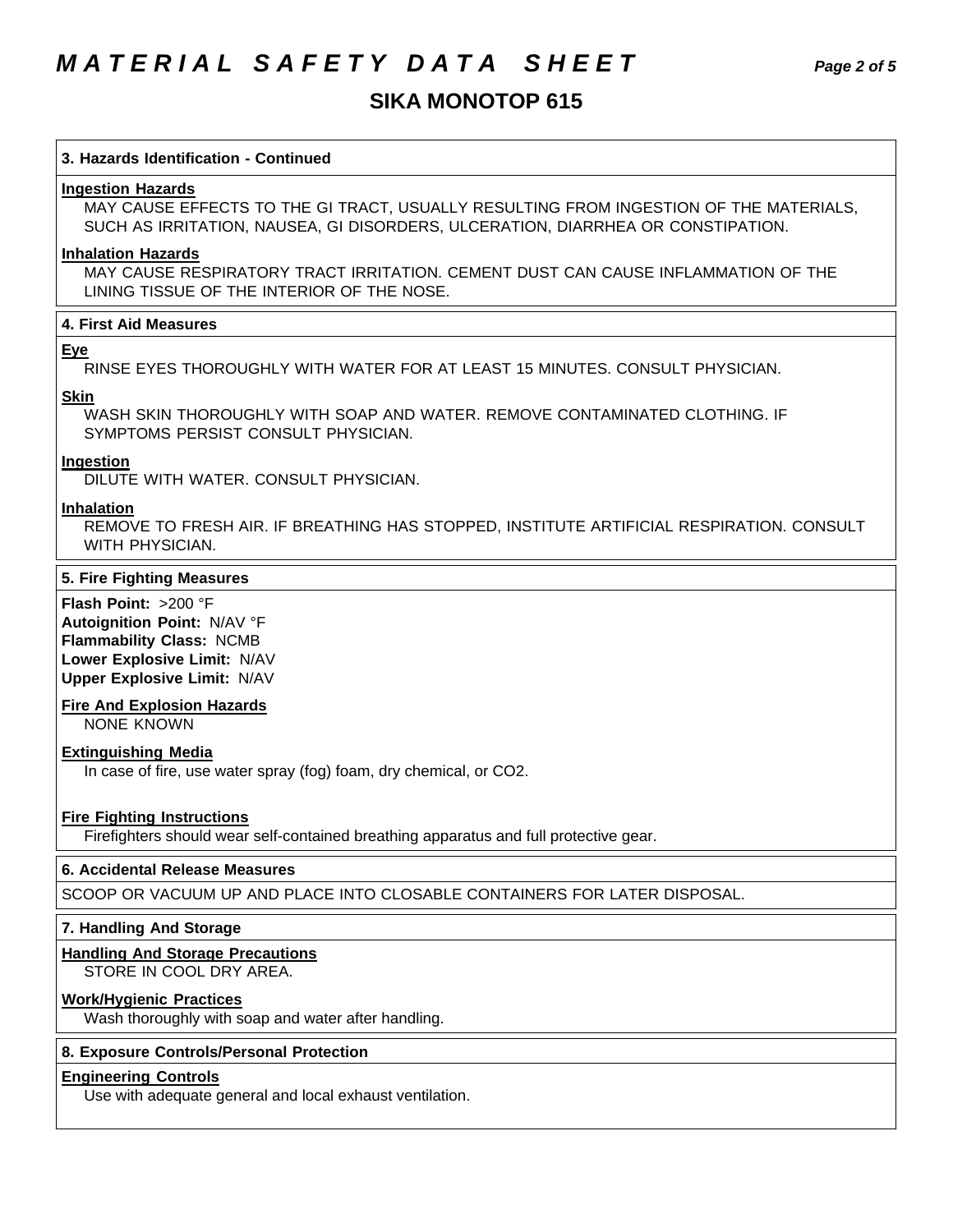# **SIKA MONOTOP 615**

| 8. Exposure Controls/Personal Protection - Continued                                                                       |
|----------------------------------------------------------------------------------------------------------------------------|
| <b>Eye/Face Protection</b><br>Safety glasses with side shields or goggles.                                                 |
|                                                                                                                            |
| <b>Skin Protection</b>                                                                                                     |
| AVOID SKIN CONTACT. WEAR LONG SLEEVE SHIRT AND LONG PANTS. CHEMICAL RESISTANT GLOVES.                                      |
| <b>Respiratory Protection</b><br>In areas where the P.E.L.s are exceeded, use a properly fitted NIOSH-approved respirator. |
|                                                                                                                            |
| <b>Other/General Protection</b><br>WASH THOROUGHLY AFTER HANDLING.                                                         |
| <b>Ingredient(s) - Exposure Limits</b>                                                                                     |
| CEMENT, PORTLAND                                                                                                           |
| ACGIH TLV-TWA - 10 mg/m3                                                                                                   |
| OSHA PEL - TWA - 15 mg/m3 (total dust)<br>OSHA PEL - TWA - 5 mg/m3 (respirable dust)                                       |
| SILICA, AMORPHOUS                                                                                                          |
| ACGIH TLV-TWA 10 mg/m3                                                                                                     |
| OSHA PEL-TWA 20 mppcf                                                                                                      |
| OSHA PEL-TWA 80 / %SiO2 mg/m3                                                                                              |
| SILICA, QUARTZ                                                                                                             |
| ACGIH TLV-TWA 0.1 mg/m3 (Notice of Intended Change)                                                                        |
| ACGIH TLV-TWA 0.05 mg/m3 (Proposed)                                                                                        |
| OSHA PEL-TWA 30/%SiO2+2 mg/m3                                                                                              |
| OSHA PEL-TWA 10/%SiO2+2 mg/m3                                                                                              |
| OSHA PEL-TWA 250/%SiO+5 mppcf                                                                                              |
| 9. Physical And Chemical Properties                                                                                        |
| Appearance<br><b>GRAY MORTAR</b>                                                                                           |
| Odor                                                                                                                       |
| NO ODOR                                                                                                                    |
| <b>Chemical Type: Mixture</b>                                                                                              |
| <b>Physical State: Solid</b>                                                                                               |
| Melting Point: N/AV °F                                                                                                     |
| Boiling Point: N/AV °F                                                                                                     |
| Specific Gravity: N/AV                                                                                                     |
| Percent Volatiles: N/AV                                                                                                    |

**Packing Density:** N/AV **Vapor Pressure:** N/AV **Vapor Density:** N/AV **Solubility:** N/AV

**Evaporation Rate:** N/AV

## **10. Stability And Reactivity**

**Stability:** STABLE **Hazardous Polymerization:** WILL NOT OCCUR

**Conditions To Avoid (Stability)** NONE KNOWN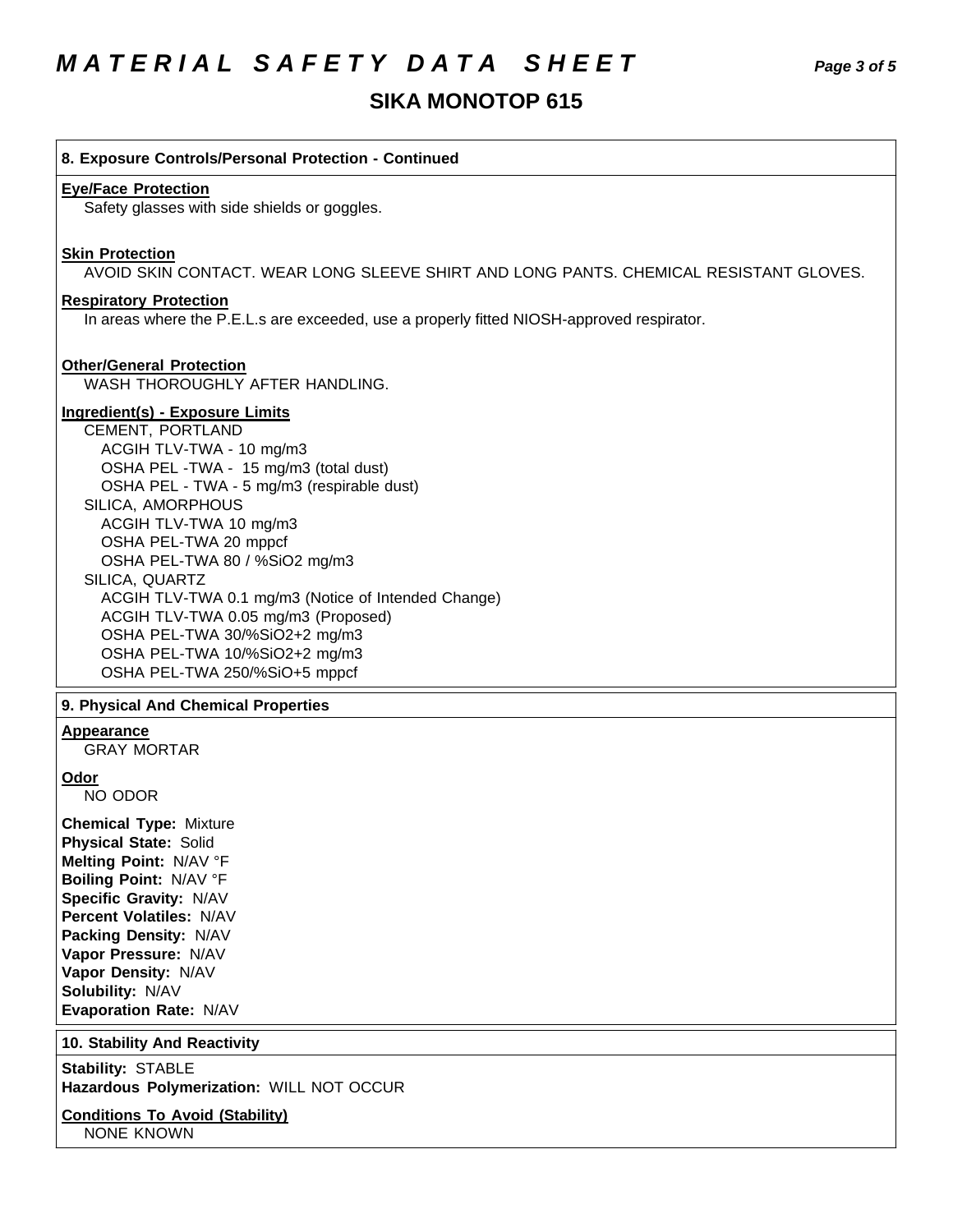# *M A T E R I A L S A F E T Y D A T A S H E E T Page 4 of 5*

# **SIKA MONOTOP 615**

### **10. Stability And Reactivity - Continued**

#### **Incompatible Materials**

NONE KNOWN

### **Hazardous Decomposition Products**

NONE KNOWN

# **Conditions To Avoid (Polymerization)**

NONE KNOWN

### **11. Toxicological Information**

## **Miscellaneous Toxicological Information**

### **Conditions Aggravated By Exposure**

EYE DISEASE, SKIN DISORDERS, CHRONIC RESPIRATORY CONDITIONS. PROLONGED OR EXCESSIVE EXPOSURE CAN CAUSE SILICOSIS.

### **Ingredient(s) - Carginogenicity**

SILICA, AMORPHOUS Listed In The IARC Monographs SILICA, QUARTZ NTP - Listed On The National Toxicology Program Listed In The IARC Monographs

### **12. Ecological Information**

No Data Available...

### **13. Disposal Considerations**

Dispose in accordance with applicable federal, state and local government regulations.

### **14. Transport Information**

### **Proper Shipping Name**

NOT REGULATED UNDER D.O.T.

## **15. Regulatory Information**

## **U.S. Regulatory Information**

All ingredients of this product are listed or are excluded from listing under the U.S. Toxic Substances Control Act (TSCA) Chemical Substance Inventory.

### **SARA Hazard Classes**

Acute Health Hazard Chronic Health Hazard

### **SARA Section 313 Notification**

This product does not contain any ingredients regulated under Section 313 of the Emergency Planning and Community Right-To-Know Act of 1986 or 40 CFR 372.

### **State Regulations**

WARNING: This product contains a chemical known to the State of California to cause cancer, birth defects, or other reproductive harm.

### **Ingredient(s) - State Regulations**

SILICA, AMORPHOUS